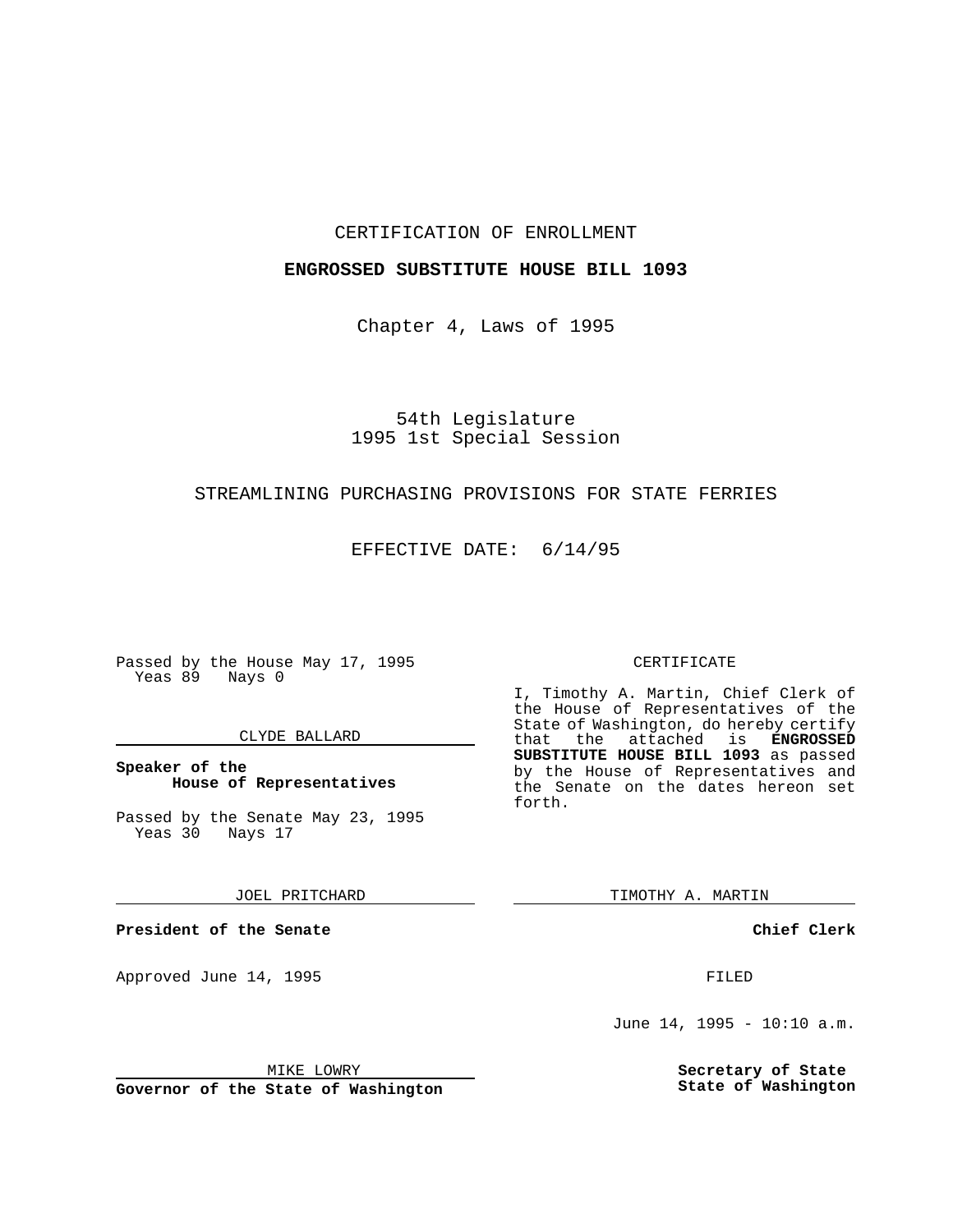# **ENGROSSED SUBSTITUTE HOUSE BILL 1093** \_\_\_\_\_\_\_\_\_\_\_\_\_\_\_\_\_\_\_\_\_\_\_\_\_\_\_\_\_\_\_\_\_\_\_\_\_\_\_\_\_\_\_\_\_\_\_

\_\_\_\_\_\_\_\_\_\_\_\_\_\_\_\_\_\_\_\_\_\_\_\_\_\_\_\_\_\_\_\_\_\_\_\_\_\_\_\_\_\_\_\_\_\_\_

Passed Legislature - 1995 1st Special Session

#### **State of Washington 54th Legislature 1995 Regular Session**

**By** House Committee on Transportation (originally sponsored by Representatives K. Schmidt, Johnson, Romero and Wolfe; by request of Department of General Administration)

Read first time 02/21/95.

 AN ACT Relating to streamlining purchasing provisions for state agencies including Washington state ferries; amending RCW 47.56.030 and 47.60.140; repealing RCW 47.60.651, 47.60.653, 47.60.655, 47.60.657, 47.60.659, and 47.60.661; and declaring an emergency.

BE IT ENACTED BY THE LEGISLATURE OF THE STATE OF WASHINGTON:

 "**Sec. 1.** RCW 47.56.030 and 1977 ex.s. c 151 s 66 are each amended to read as follows:

 The department of transportation shall have full charge of the construction of all toll bridges and other toll facilities including the Washington state ferries, and the operation and maintenance thereof. The transportation commission shall determine and establish the tolls and charges thereon, and shall perform all duties and exercise all powers relating to the financing, refinancing, and fiscal management of all toll bridges and other toll facilities including the Washington state ferries, and bonded indebtedness in the manner provided by law. The department shall have full charge of design of all toll facilities. The department shall proceed with the construction of such toll bridges and other facilities and the approaches thereto by contract in the manner of state highway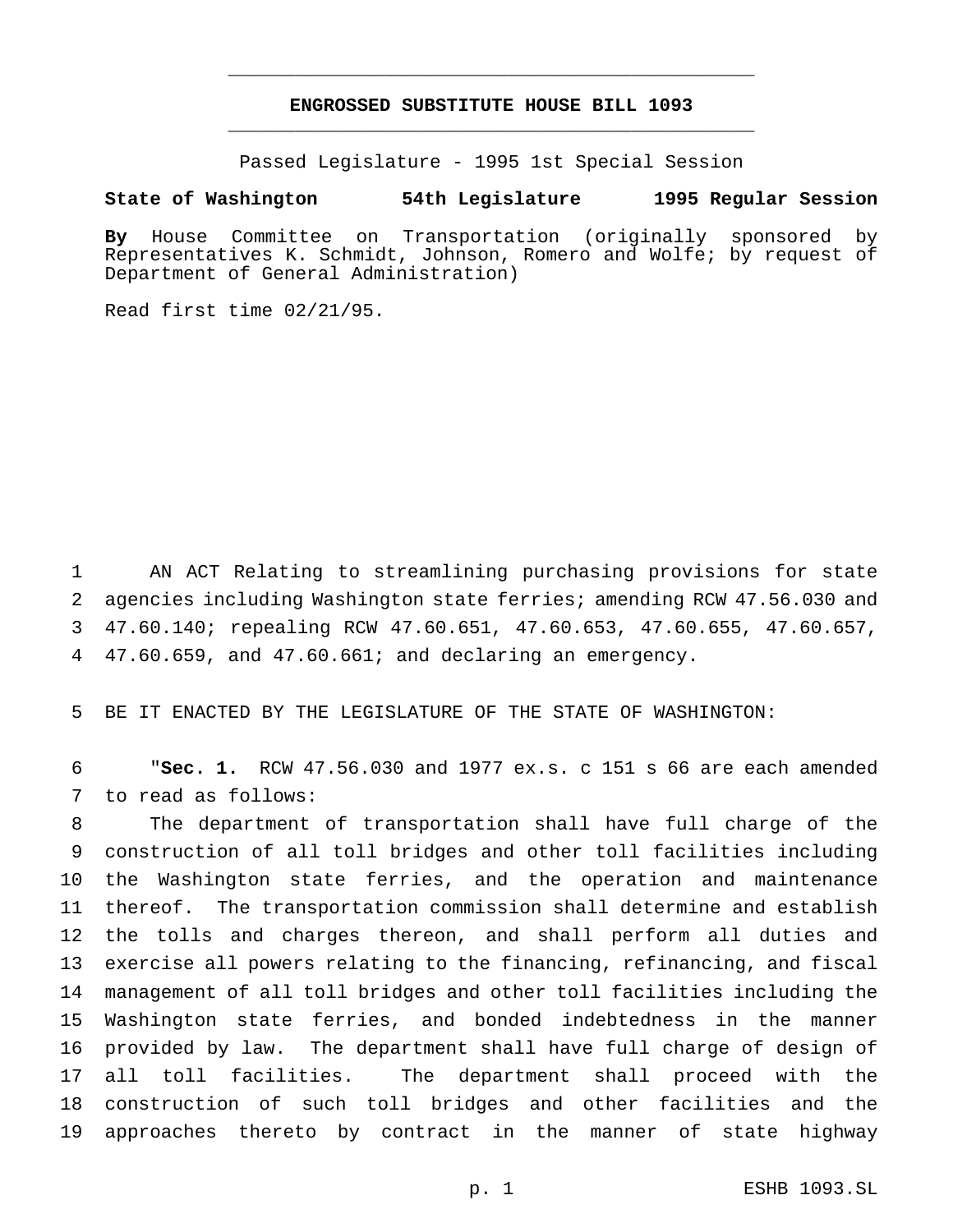construction immediately upon there being made available funds for such work and shall prosecute such work to completion as rapidly as practicable. The department is authorized to negotiate contracts for any amount without bid in order to make repairs to ferries or ferry terminal facilities or removal of such facilities whenever continued use of ferries or ferry terminal facilities constitutes a real or immediate danger to the traveling public or precludes prudent use of such ferries or facilities.

 The department shall proceed with the procurement of materials, 10 supplies, services, and equipment needed for the support, maintenance, 11 and use of a ferry, ferry terminal, or other facility operated by 12 Washington state ferries, in accordance with chapter 43.19 RCW except as follows:

14 (1) When the secretary of the department of transportation 15 determines in writing that the use of invitation for bid is either not practicable or not advantageous to the state and it may be necessary to 17 make competitive evaluations, including technical or performance 18 evaluations among acceptable proposals to complete the contract award, 19 a contract may be entered into by use of a competitive sealed proposals method, and a formal request for proposals solicitation. Such formal request for proposals solicitation shall include a functional 22 description of the needs and requirements of the state and the significant factors.

 (2) When purchases are made through a formal request for proposals solicitation the contract shall be awarded to the responsible proposer whose competitive sealed proposal is determined in writing to be the most advantageous to the state taking into consideration price and other evaluation factors set forth in the request for proposals. No 29 significant factors may be used in evaluating a proposal that are not specified in the request for proposals. Factors that may be considered in evaluating proposals include but are not limited to: Price maintainability; reliability; commonality; performance levels; life cycle cost if applicable under this section; cost of transportation or 34 delivery; delivery schedule offered; installation cost; cost of spare parts; availability of parts and service offered; and the following: 36 (a) The ability, capacity, and skill of the proposer to perform

37 the contract or provide the service required;

 (b) The character, integrity, reputation, judgment, experience, and 39 efficiency of the proposer;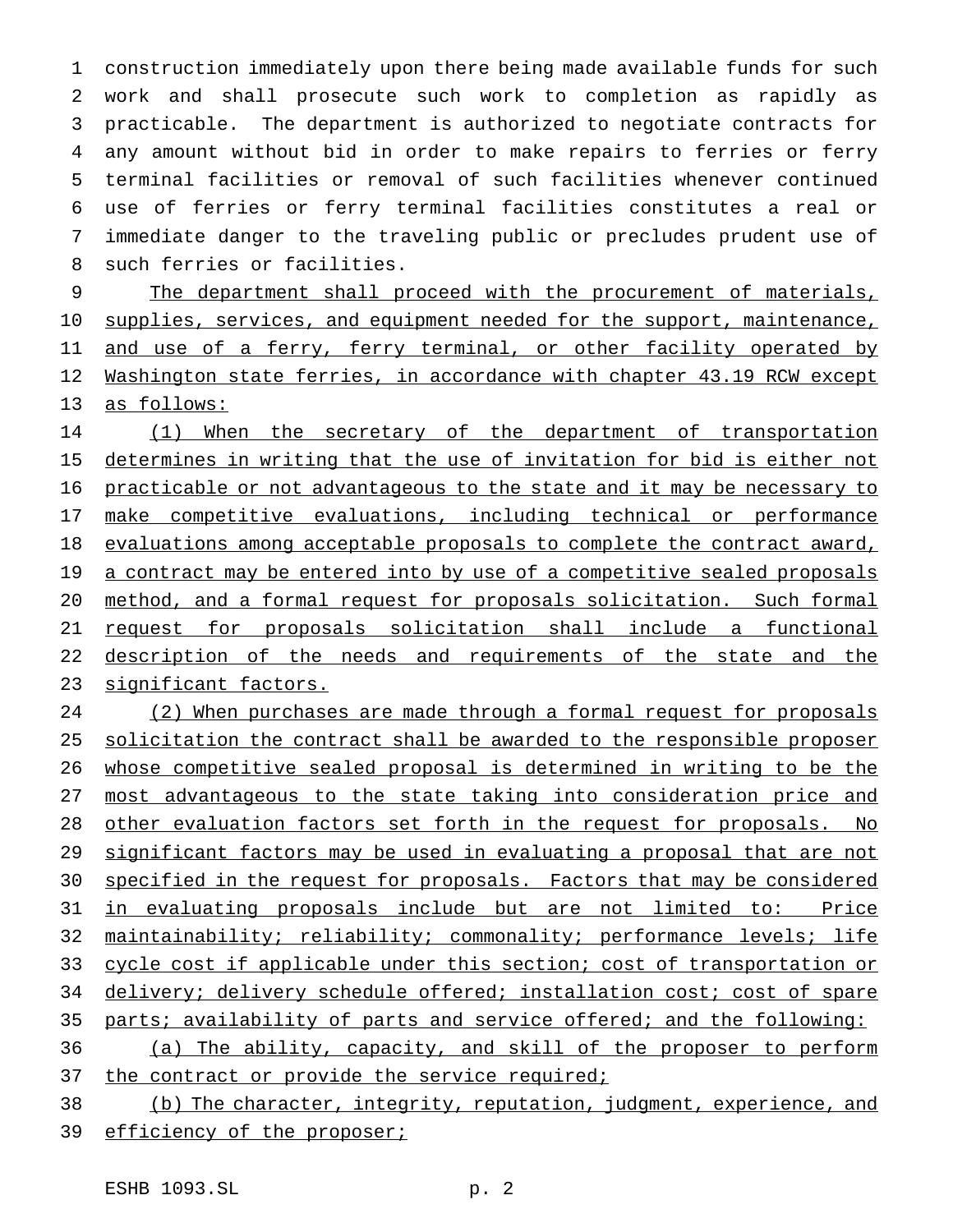- (c) Whether the proposer can perform the contract within the time specified;
- (d) The quality of performance of previous contracts or services;
- (e) The previous and existing compliance by the proposer with laws 5 relating to the contract or services;

 (f) Objective, measurable criteria defined in the request for proposal. These criteria may include but are not limited to items such 8 as discounts, delivery costs, maintenance services costs, installation 9 costs, and transportation costs; and

 (g) Such other information as may be secured having a bearing on 11 the decision to award the contract.

12 When purchases are made through a request for proposal process, proposals received shall be evaluated based on the evaluation factors 14 set forth in the request for proposal. When a life cycle cost analysis 15 is used, the life cycle cost of a proposal shall be given at least the same relative importance as the initial price element specified in the 17 request of proposal documents. The department may reject any and all 18 proposals received. If the proposals are not rejected, the award shall 19 be made to the proposer whose proposal is most advantageous to the department, considering price and the other evaluation factors set forth in the request for proposal.

 (3) The legislative transportation committee shall review the 23 secretary's use of the request for proposals solicitation for 24 Washington state ferries projects to determine if the process 25 established under this act is appropriate. The results of the review, including recommendations for modification of the request for proposal process, shall be reported to the house of representatives and senate transportation committees by January 1, 1997.

 **Sec. 2.** RCW 47.60.140 and 1987 c 69 s 1 are each amended to read as follows:

 (1) The department is empowered to operate such ferry system, including all operations, whether intrastate or international, upon any route or routes, and toll bridges as a revenue-producing and self- liquidating undertaking. The department has full charge of the construction, rehabilitation, rebuilding, enlarging, improving, operation, and maintenance of the ferry system, including toll bridges, approaches, and roadways incidental thereto that may be authorized by the department, including the collection of tolls and other charges for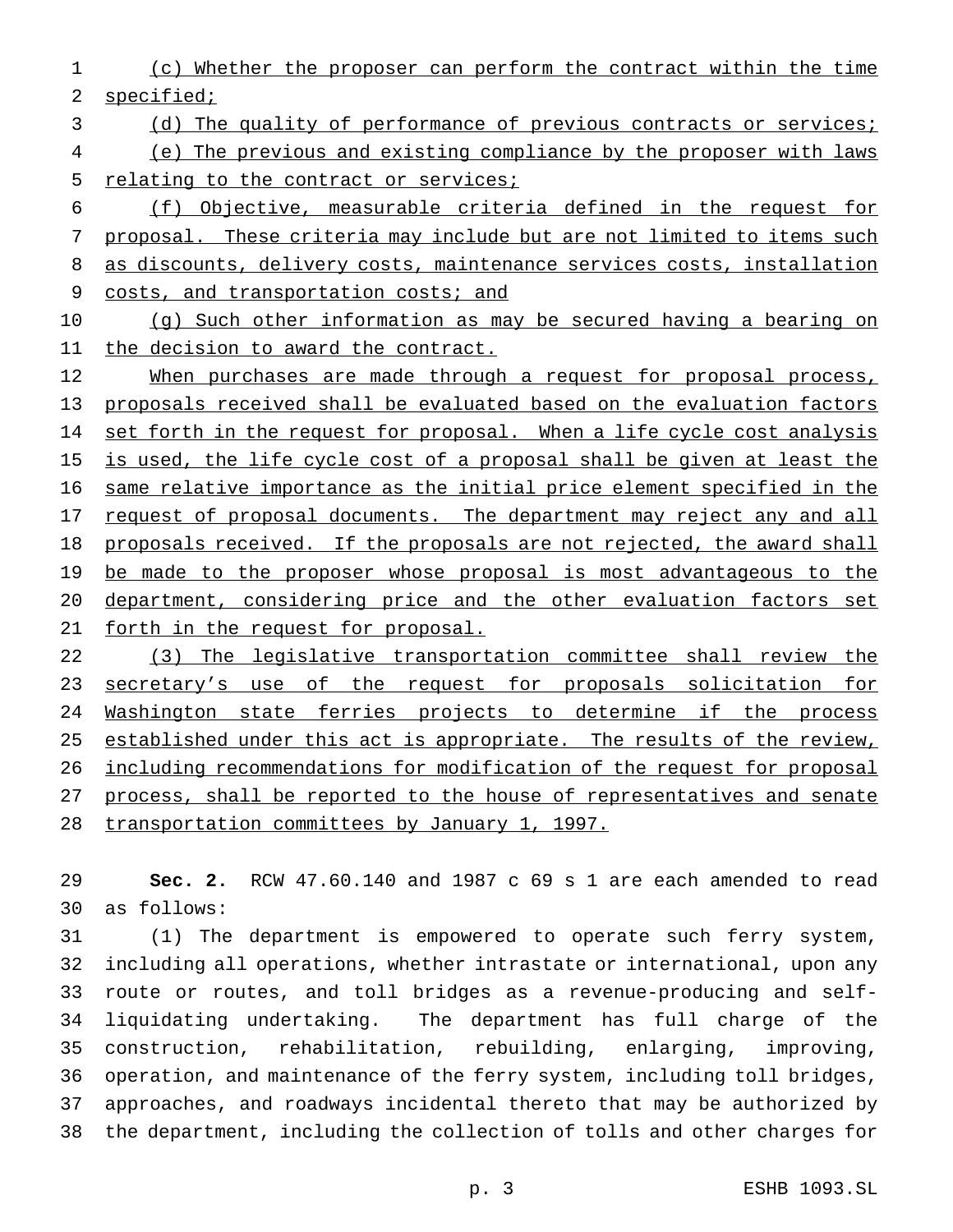the services and facilities of the undertaking. The department has the exclusive right to enter into leases and contracts for use and occupancy by other parties of the concessions and space located on the ferries, wharves, docks, approaches, and landings, but, except as provided in subsection (2) of this section, no such leases or contracts 6 may be entered into for more than ((five years, nor without public advertisement for bids as may be prescribed by the department. However, except as provided in subsection (2) of this section, the 9 Colman Dock facilities may be leased for a period not to exceed)) ten 10 years, nor without a competitive contract process, except as otherwise 11 provided in this section. The competitive process shall be either an 12 invitation for bids in accordance with the process established by chapter 43.19 RCW, or a request for proposals in accordance with the 14 process established by RCW 47.56.030.

 (2) As part of a joint development agreement under which a public 16 or private developer constructs or installs improvements on ferry 17 system property, the department may lease all or part of such property and improvements to such developers for that period of time, not to exceed fifty-five years, or not to exceed thirty years for those areas located within harbor areas, which the department determines is necessary to allow the developer to make reasonable recovery on its initial investment. Any lease entered into as provided for in this subsection that involves state aquatic lands shall conform with the Washington state Constitution and applicable statutory requirements as determined by the department of natural resources. That portion of the lease rate attributable to the state aquatic lands shall be distributed in the same manner as other lease revenues derived from state aquatic lands as provided in RCW 79.24.580.

 NEW SECTION. **Sec. 3.** The following acts or parts of acts are each repealed: (1) RCW 47.60.651 and 1987 c 183 s 1; (2) RCW 47.60.653 and 1987 c 183 s 2; (3) RCW 47.60.655 and 1987 c 183 s 3; (4) RCW 47.60.657 and 1987 c 183 s 4; (5) RCW 47.60.659 and 1987 c 183 s 5; and (6) RCW 47.60.661 and 1987 c 183 s 6.